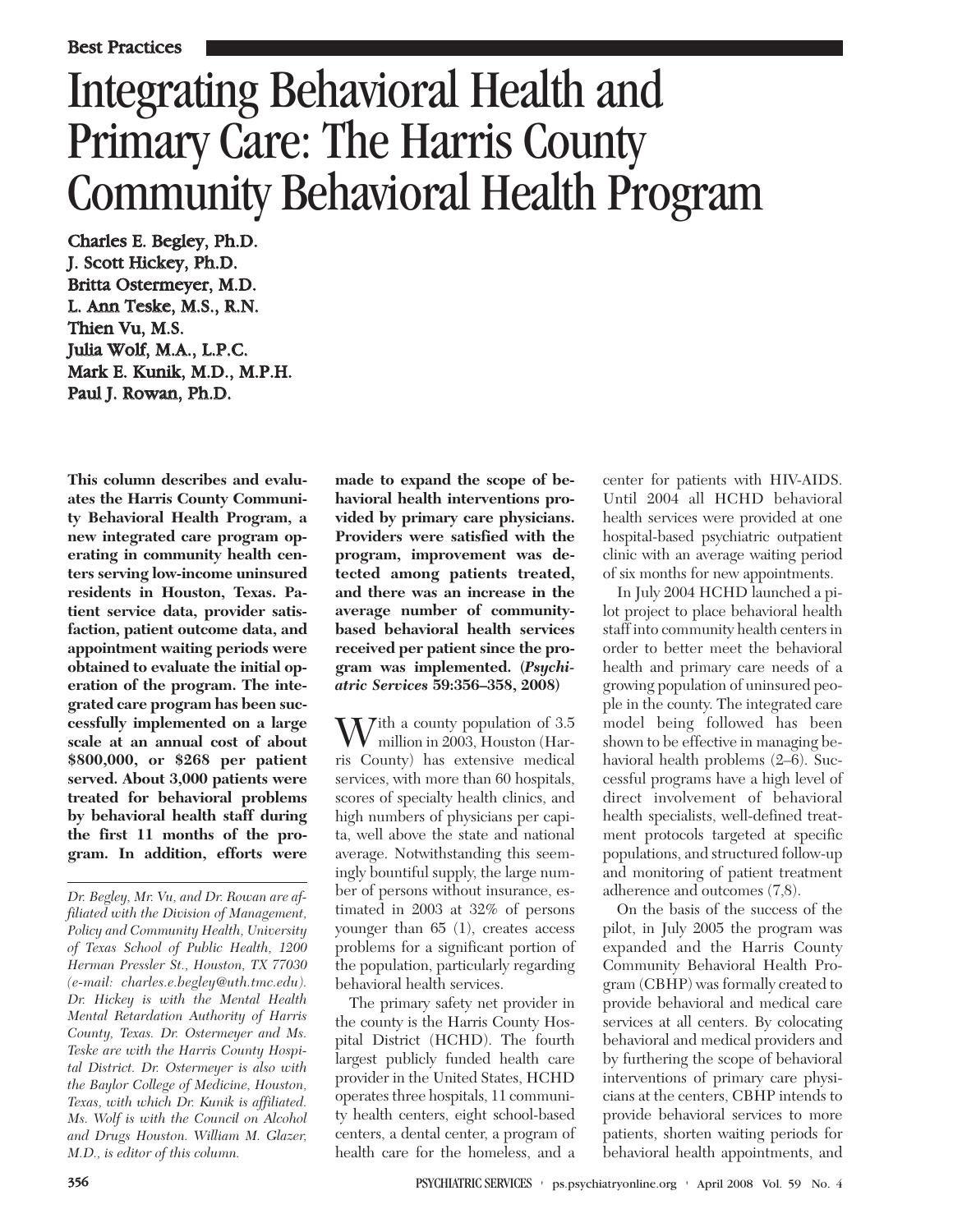# *Table 1*

Measurement of providers' satisfaction with the Harris County Community Behavioral Health Program (CBHP), by topic and provider type<sup>a</sup>

| Impact of CBHP                                                      | Mental health specialists and psychiatrists $(N=18)$ |      |      |         |         | Primary care physicians $(N=27)$ |      |     |         |         |
|---------------------------------------------------------------------|------------------------------------------------------|------|------|---------|---------|----------------------------------|------|-----|---------|---------|
|                                                                     | N                                                    | M    | SD.  | Minimum | Maximum | N                                | М    | SD. | Minimum | Maximum |
| Accessibility to mental health services                             | 18                                                   | 4.58 | .38  | 3.8     | 5.0     | 27                               | 4.18 | .57 | 2.8     | 5.0     |
| General quality of primary care                                     | 18                                                   | 4.68 | .32  | 4.0     | 5.0     | 27                               | 4.53 | .40 | 3.8     | 5.0     |
| Understanding the goals of CBHP                                     | 18                                                   | 4.69 | .40  | 4.0     | 5.0     | 27                               | 4.10 | .59 | 3.0     | 5.0     |
| Time flexibility to allow providers<br>to adequately meet the needs |                                                      |      |      |         |         |                                  |      |     |         |         |
| of patients                                                         | 18                                                   | 3.25 | 1.33 | 1.0     | 5.0     | 27                               | 3.78 | .89 | 2.0     | 5.0     |
| Quality of interaction between<br>primary care providers and        |                                                      |      |      |         |         |                                  |      |     |         |         |
| behavioral health staff                                             | 18                                                   | 4.00 | .60  | 3.0     | 5.0     | 24                               | 3.92 | .52 | 3.0     | 5.0     |

<sup>a</sup> As measured by using a Likert scale. Possible scores range from 1 to 5, with higher scores indicating more satisfaction.

reduce transfers to hospital-based behavioral health services. In recognition of the effectiveness of this project, it received a 2007 American Psychiatric Association Achievement Award in the category of community–based programs (9). Consistent with the best practices theme of providing pertinent and timely information about the effectiveness of new programs, this column describes the features and preliminary impact of the integrated care model implemented on a large scale in Houston.

#### **The CBHP model**

CBHP integrated behavioral health staff into the daily patient care process at 11 community centers. Psychiatrists were hired to provide psychiatric services one to two days per week, and master's-level behavioral health specialists were hired to provide psychotherapy throughout the week at each community center. A director was hired, and some hospital-based psychiatrists were reassigned to provide services in the community centers. CBHP delivers behavioral health and substance abuse screening, counseling, and treatment at each community center in close collaboration with the existing primary care staff.

CBHP's services include evaluation and treatment of scheduled patients, walk-in services for patients in crisis, and curbside consultations to primary care physicians in order to support behavioral health interventions im-

plemented by primary care physicians themselves. Any center provider can refer patients to the behavioral health specialists or psychiatrists for screening, assessment, and treatment.

By co-locating behavioral and medical providers and by furthering the scope of behavioral interventions by primary care physicians, CBHP intended to provide behavioral services to more patients, shorten long waiting periods for behavioral appointments, and cut down on transfers to expensive hospital-based behavioral services.

### **Evaluation of the program**

A preliminary evaluation of the program was required by the funding sources to document whether the initial objectives of the program were achieved.

Daily patient service logs were used to document the total number and characteristics of patients seen and the types of behavioral services provided. On the basis of these data a total of 2,894 patients were seen during the first 11 months of the program (July 2005 through May 2006). The total cost of the program was \$774,791, or \$267.63 per patient treated.

Psychiatrists saw 801 patients, behavioral health specialists saw 1,824 patients, and both saw 269 patients, for a total of 6,532 sessions. Frequent reasons for referrals to the program included depression, anxiety, bipolar disorder, and substance abuse problems. A majority of patients were female (2,075 patients, or 71.7%), and

# *Table 2*

Changes in symptoms among 416 patients who received treatment from Harris County Community Behavioral Health Programa

|                                    | Initial score |      | Follow-up scoreb |           |                  |  |
|------------------------------------|---------------|------|------------------|-----------|------------------|--|
| Variable                           | М             | SD.  | М                | <b>SD</b> | Difference       |  |
| Depression and functioning         | 2.50          | .93  | 2.17             | .98       | .33              |  |
| Interpersonal relationships        | 1.78          | .92  | 1.73             | .96       | .05 <sup>c</sup> |  |
| Self-harm                          | .70           | .95  | .54              | .84       | .16              |  |
| <b>Emotional lability</b>          | 2.37          | .97  | 2.09             | 1.08      | .28              |  |
| Psychotic symptoms                 | 1.12          | 1.06 | 1.05             | 1.09      | .07 <sup>c</sup> |  |
| Alcohol or drug use <sup>d</sup>   | .43           | .73  | .36              | .65       | .07              |  |
| Overall summary score <sup>d</sup> | 1.96          | .71  | 1.73             | .76       | .23              |  |

<sup>a</sup> As measured by Behavior and Symptom Identification Scale. Possible scores range from 1 to 5, with higher scores representing more severity of the symptom or problem.

<sup>b</sup> Taken at least 30 days after the initial visit

 $c$  Not statistically significant. All other differences are statistically significant (p<.05).

<sup>d</sup> Scores missing for one person